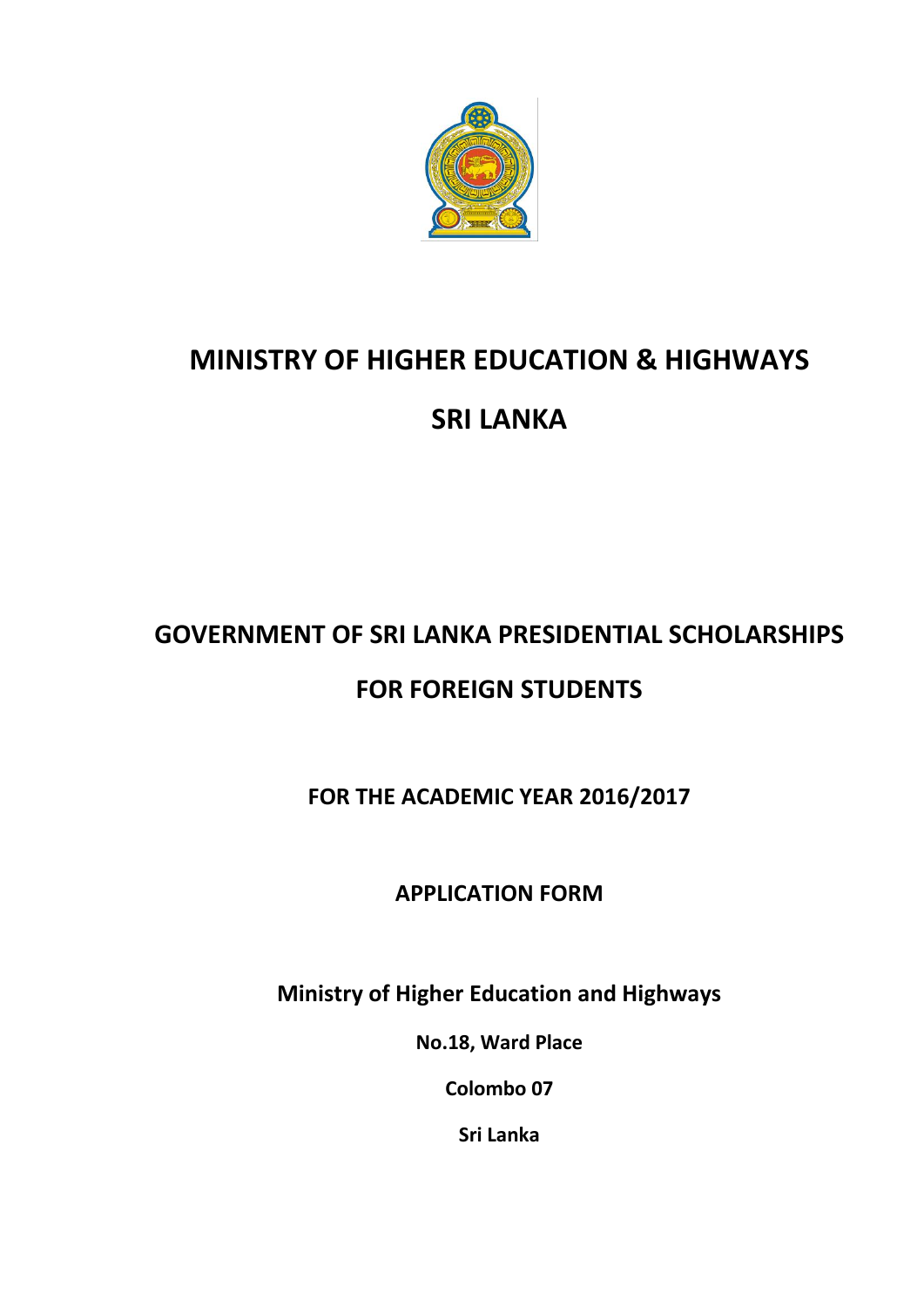**FOR OFFICE USE ONLY**

COURSE:

APPLICATION NO:

**Please attach a Passport Sized Photo**



#### **Ministry of Higher Education & Highways**

#### **APPLICATION FOR GOVERNMENT OF SRI LANKA PRESIDENTIAL SCHOLARSHIPS FOR FOREIGN STUDENTS ACADEMIC YEAR 2016/2017**

This form should be completed and sent with the recommendation of the government nominating agency (along with the supporting documentation as required) to reach Secretary/Ministry of Higher Education & Highways, No: 18, Ward Place, Colombo 07, Sri Lanka on or before 08.05.2017.

| N.B.: Certified copies of the relevant pages of your passports/birth certificate/citizenship certificate/NIC should be attached.<br><b>Full Name:</b> |                           |                                |
|-------------------------------------------------------------------------------------------------------------------------------------------------------|---------------------------|--------------------------------|
|                                                                                                                                                       |                           |                                |
|                                                                                                                                                       |                           |                                |
| Name with initials:                                                                                                                                   |                           |                                |
| Title(Rev, Mr, Miss, Mrs):                                                                                                                            |                           |                                |
| Date of Birth:<br>DD:<br>MM:<br>YYYY:                                                                                                                 | Age(as at 08th May 2017): | DD:<br>MM:<br>YY:              |
| Sex $(\checkmark)$<br>Male:<br>Female:<br>Citizenship $(\checkmark)$<br>Single:                                                                       | Dual:<br>Citizenship      | Citizenship 1<br>Citizenship 2 |
| <b>NIC Number</b>                                                                                                                                     | Date Citizenship obtained | DD:<br>MM:<br>YYYY:            |
| <b>Passport Number:</b><br>Civil Status (√)<br>Married:                                                                                               | Unmarried:                | Nationality:                   |
| <b>CONTACT DETAILS (In BLOCK Capitals)</b><br>2.                                                                                                      |                           |                                |
| <b>Address of the Permanent Residence:</b><br>Address for correspondence:                                                                             |                           | Foreign (Sri Lankan) if any    |
| Local:                                                                                                                                                |                           |                                |
|                                                                                                                                                       |                           |                                |
|                                                                                                                                                       |                           |                                |
|                                                                                                                                                       |                           |                                |
|                                                                                                                                                       |                           |                                |
|                                                                                                                                                       |                           |                                |
| Postcode:<br>Postcode:                                                                                                                                |                           | Postcode:                      |
| Tel:<br>Tel:                                                                                                                                          |                           | Tel:                           |
| Mobile:<br>Mobile:                                                                                                                                    |                           | <b>Mobile:</b>                 |
| Fax:<br>Fax:                                                                                                                                          |                           | Fax:                           |
| <b>Email:</b> (write clearly)                                                                                                                         |                           |                                |
| <b>Email:</b> (write clearly)                                                                                                                         |                           | <b>Email:</b> (write clearly)  |
| PARENT'S/GURDIAN'S DETAILS<br>3.<br>Father's name:                                                                                                    |                           |                                |
|                                                                                                                                                       |                           |                                |
| Occupation:                                                                                                                                           |                           |                                |
| <b>Contact Details:</b><br>Tel:                                                                                                                       |                           |                                |
| Mobile:<br>Email:                                                                                                                                     | (write clearly)           | <b>Passport Number:</b>        |
|                                                                                                                                                       |                           |                                |
|                                                                                                                                                       |                           |                                |
| Mother's name:                                                                                                                                        |                           |                                |
| Occupation:                                                                                                                                           |                           |                                |
| <b>Contact Details:</b><br>Tel:                                                                                                                       |                           |                                |
|                                                                                                                                                       |                           |                                |
| Mobile:<br>Email:                                                                                                                                     | (write clearly)           | <b>Passport Number:</b>        |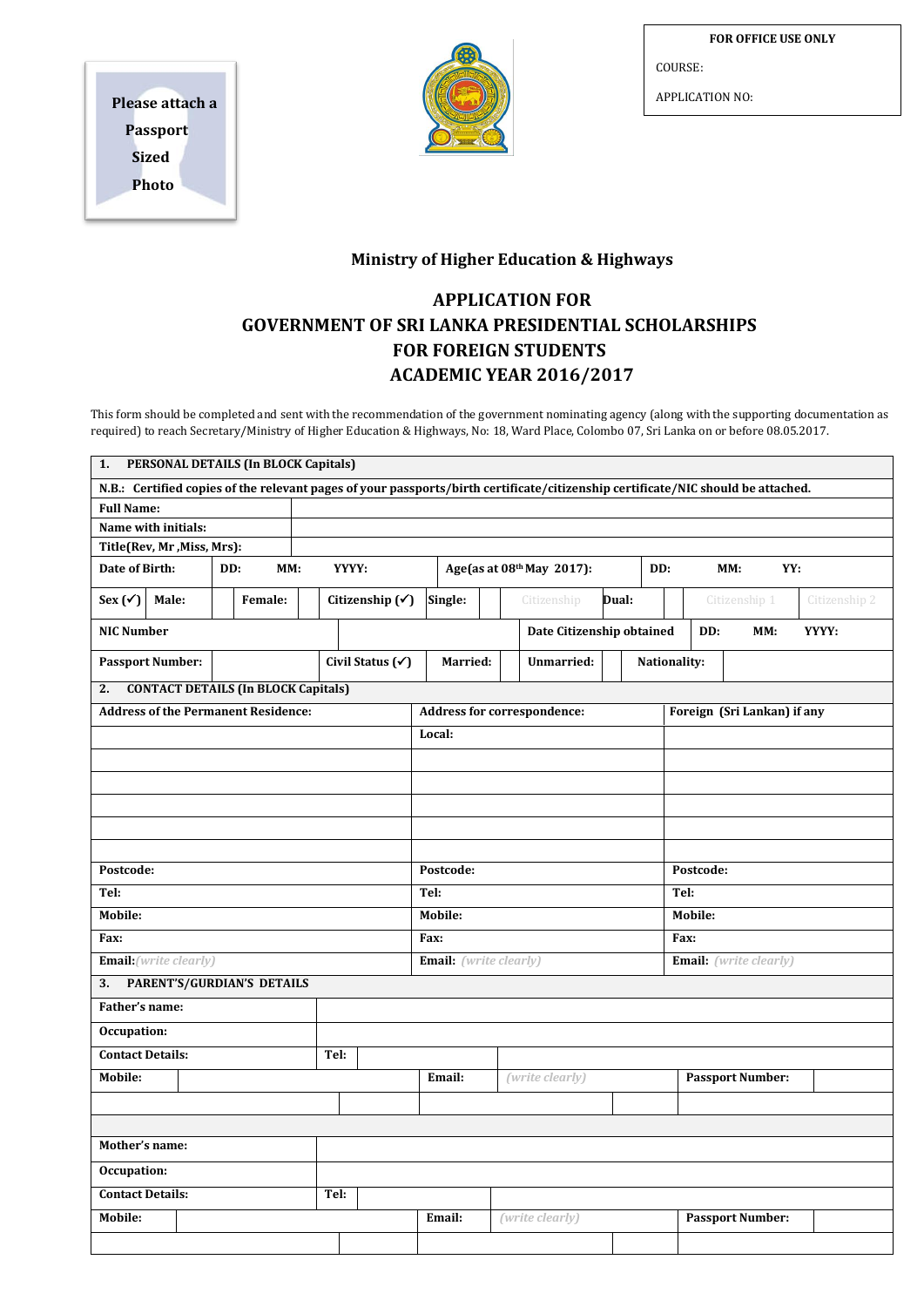| Guardians' name:                                                                                                 |                                     |                                                                                                                                                                                                                                                                    |                              |                                                       |        |  |                         |                                                                                                                                                                                                                                                                                      |                         |                                                                |
|------------------------------------------------------------------------------------------------------------------|-------------------------------------|--------------------------------------------------------------------------------------------------------------------------------------------------------------------------------------------------------------------------------------------------------------------|------------------------------|-------------------------------------------------------|--------|--|-------------------------|--------------------------------------------------------------------------------------------------------------------------------------------------------------------------------------------------------------------------------------------------------------------------------------|-------------------------|----------------------------------------------------------------|
| Occupation:                                                                                                      |                                     |                                                                                                                                                                                                                                                                    |                              |                                                       |        |  |                         |                                                                                                                                                                                                                                                                                      |                         |                                                                |
| <b>Contact Details:</b>                                                                                          |                                     |                                                                                                                                                                                                                                                                    | Tel:                         |                                                       |        |  |                         |                                                                                                                                                                                                                                                                                      |                         |                                                                |
| Mobile                                                                                                           |                                     |                                                                                                                                                                                                                                                                    |                              |                                                       | Email: |  | (write clearly)         |                                                                                                                                                                                                                                                                                      | <b>Passport Number:</b> |                                                                |
| N.B : All applicants should attach following documents;<br>-<br>$\mathbf{I}$<br>Ш<br>IV                          |                                     | Certified copies of the candidate's Passport<br>Certified copies of the Citizenship Certificates of the candidate if any<br>Certified copy of the Birth Certificate/National Identity Card<br>Certified copies of the School Leaving Certificates of the candidate |                              |                                                       |        |  |                         |                                                                                                                                                                                                                                                                                      |                         |                                                                |
| 4.                                                                                                               |                                     | <b>EDUCATIONAL QUALIFICATIONS</b>                                                                                                                                                                                                                                  |                              |                                                       |        |  |                         |                                                                                                                                                                                                                                                                                      |                         |                                                                |
| Educational qualifications in reverse chronological order                                                        |                                     | Board which conducted the examination concerned.                                                                                                                                                                                                                   |                              |                                                       |        |  |                         | N.B : All applicants should attach to their applications, certified copies of the educational certificate and the statement of results of their<br>qualifying examination. The copy of the certificate and the statement of results should be certified by the relevant Examinations |                         |                                                                |
| Year<br>(In reverse)<br>chronological<br>order)                                                                  | Month                               |                                                                                                                                                                                                                                                                    | Qualifying<br>Examination    | Index No/<br>Unique<br>Candidate<br><b>Identifier</b> |        |  | Awarding<br><b>Body</b> | Subjects offered and<br><b>Grades obtained</b>                                                                                                                                                                                                                                       | Name of<br>the School   | <b>Final Certificate</b><br>Level/<br>Qualification<br>Awarded |
|                                                                                                                  |                                     |                                                                                                                                                                                                                                                                    |                              |                                                       |        |  |                         |                                                                                                                                                                                                                                                                                      |                         |                                                                |
|                                                                                                                  |                                     |                                                                                                                                                                                                                                                                    |                              |                                                       |        |  |                         |                                                                                                                                                                                                                                                                                      |                         |                                                                |
|                                                                                                                  |                                     |                                                                                                                                                                                                                                                                    |                              |                                                       |        |  |                         |                                                                                                                                                                                                                                                                                      |                         |                                                                |
| 5.                                                                                                               | <b>ENGLISH LANGUAGE PROFICIENCY</b> |                                                                                                                                                                                                                                                                    |                              |                                                       |        |  |                         |                                                                                                                                                                                                                                                                                      |                         |                                                                |
| (Enclose certified copies of certificates)<br>Please list English Language Qualifications with results obtained. |                                     |                                                                                                                                                                                                                                                                    |                              |                                                       |        |  |                         | Applicants whose primary language is not English or whose previous education has not been in English must provide evidence of proficiency in<br>English(i.e. achieve a minimum score of 525 on the TOEFL or achieve a minimum score of 6.5 on IELTS)                                 |                         |                                                                |
|                                                                                                                  |                                     |                                                                                                                                                                                                                                                                    | <b>English Qualification</b> |                                                       |        |  |                         | <b>Results/Score</b>                                                                                                                                                                                                                                                                 | <b>Passing Year</b>     |                                                                |
|                                                                                                                  |                                     |                                                                                                                                                                                                                                                                    |                              |                                                       |        |  |                         |                                                                                                                                                                                                                                                                                      |                         |                                                                |
|                                                                                                                  |                                     |                                                                                                                                                                                                                                                                    |                              |                                                       |        |  |                         |                                                                                                                                                                                                                                                                                      |                         |                                                                |
| 6.                                                                                                               |                                     | FOR CANDIDATES WITH HIGH SCHOOL DIPLOMA                                                                                                                                                                                                                            |                              |                                                       |        |  |                         |                                                                                                                                                                                                                                                                                      |                         |                                                                |
| Candidates with High School Diploma should have passed the Scholastic Aptitude Test(SAT)                         |                                     |                                                                                                                                                                                                                                                                    |                              |                                                       |        |  |                         |                                                                                                                                                                                                                                                                                      |                         |                                                                |
| Score of the Scholastic Aptitude Test:                                                                           |                                     |                                                                                                                                                                                                                                                                    |                              |                                                       |        |  |                         | <b>Passing Year:</b>                                                                                                                                                                                                                                                                 |                         |                                                                |
| 7.                                                                                                               | <b>OTHER QUALIFICATIONS</b>         |                                                                                                                                                                                                                                                                    |                              |                                                       |        |  |                         |                                                                                                                                                                                                                                                                                      |                         |                                                                |
| Any other relevent qualifications gained by you:                                                                 |                                     |                                                                                                                                                                                                                                                                    |                              |                                                       |        |  |                         |                                                                                                                                                                                                                                                                                      |                         |                                                                |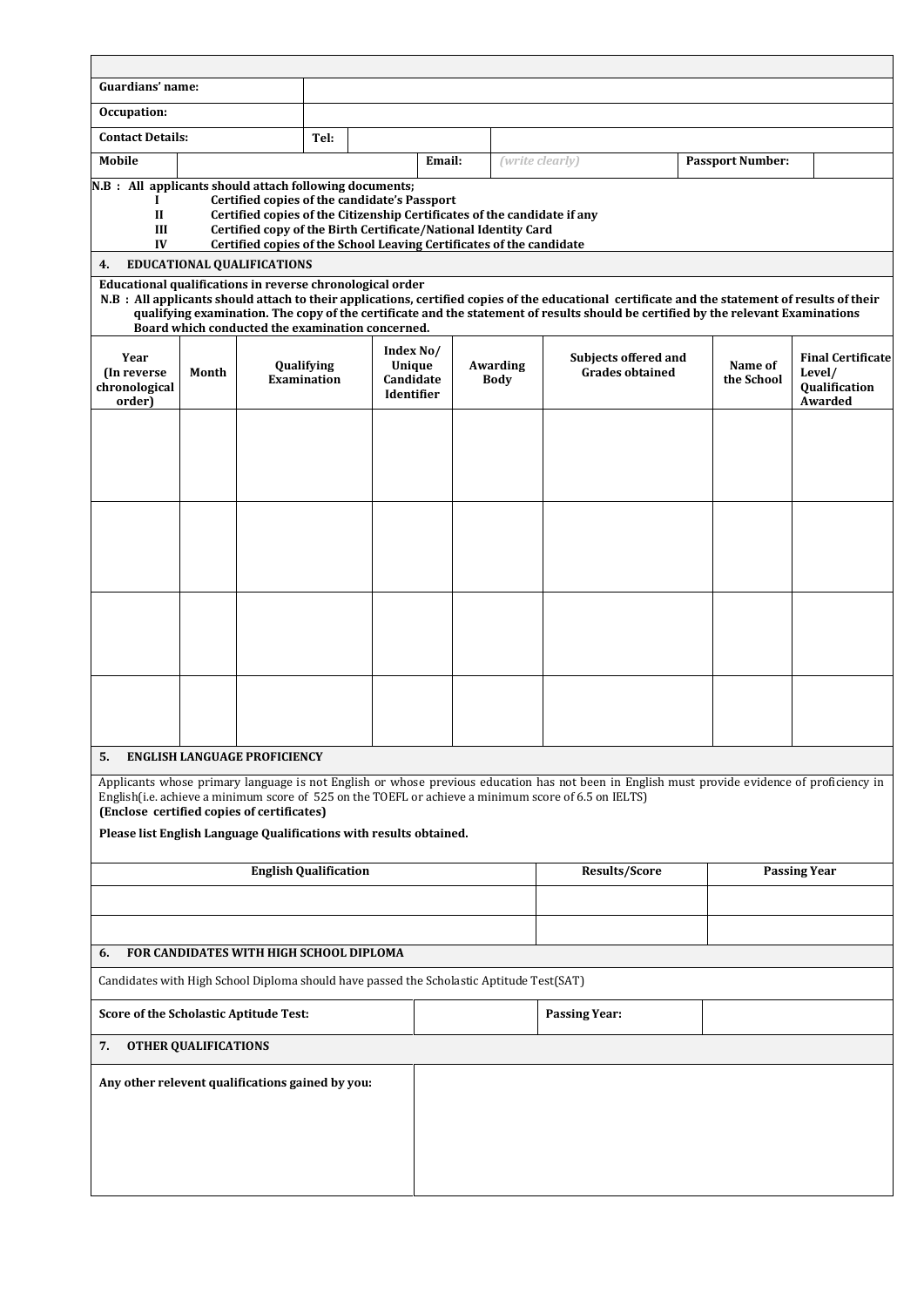**8. COURSES OF STUDY& UNI-CODES**

A unique code has been given to each individual course of study of a particular university /campus / institute. This unique code is referred to as a "Uni-Code". Indicate **downwards** the order of preference of the course/courses of study and the order of preference of the "Uni-codes" for those courses of study **across**.[Ex: Biological Science - 006A 006B 006C 006 D](**Please refer the attached mapping tables of the Uni-codes)Note: Under no circumstances the order of preference can be changed**.

|                    | <b>Order of Preference of the</b><br><b>Courses of Study</b>                                                                                                                                           | Order of Preference of the Uni-codes |   |   |                         |           |   |                |   |   |    |    |
|--------------------|--------------------------------------------------------------------------------------------------------------------------------------------------------------------------------------------------------|--------------------------------------|---|---|-------------------------|-----------|---|----------------|---|---|----|----|
|                    |                                                                                                                                                                                                        | $\mathbf{1}$                         | 2 | 3 | $\overline{\mathbf{4}}$ | ${\bf 5}$ | 6 | $\overline{7}$ | 8 | 9 | 10 | 11 |
| $\mathbf{1}$       |                                                                                                                                                                                                        |                                      |   |   |                         |           |   |                |   |   |    |    |
| $\mathbf{2}$       |                                                                                                                                                                                                        |                                      |   |   |                         |           |   |                |   |   |    |    |
| 3                  |                                                                                                                                                                                                        |                                      |   |   |                         |           |   |                |   |   |    |    |
| 4                  |                                                                                                                                                                                                        |                                      |   |   |                         |           |   |                |   |   |    |    |
| 5                  |                                                                                                                                                                                                        |                                      |   |   |                         |           |   |                |   |   |    |    |
| 6                  |                                                                                                                                                                                                        |                                      |   |   |                         |           |   |                |   |   |    |    |
| $\overline{7}$     |                                                                                                                                                                                                        |                                      |   |   |                         |           |   |                |   |   |    |    |
| 8                  |                                                                                                                                                                                                        |                                      |   |   |                         |           |   |                |   |   |    |    |
| $\boldsymbol{9}$   |                                                                                                                                                                                                        |                                      |   |   |                         |           |   |                |   |   |    |    |
| 10                 |                                                                                                                                                                                                        |                                      |   |   |                         |           |   |                |   |   |    |    |
| 9.                 | <b>REFEREES</b>                                                                                                                                                                                        |                                      |   |   |                         |           |   |                |   |   |    |    |
|                    | Give the details of two persons of good standing in your country who could, from their personal knowledge, testify to your character,<br>academic background and capacity to undertake further studies |                                      |   |   |                         |           |   |                |   |   |    |    |
| Referee 01         |                                                                                                                                                                                                        |                                      |   |   |                         |           |   |                |   |   |    |    |
| Name               |                                                                                                                                                                                                        |                                      |   |   |                         |           |   |                |   |   |    |    |
| Designation        |                                                                                                                                                                                                        |                                      |   |   |                         |           |   |                |   |   |    |    |
| <b>Address</b>     |                                                                                                                                                                                                        |                                      |   |   |                         |           |   |                |   |   |    |    |
| Tel:               |                                                                                                                                                                                                        |                                      |   |   | Email:                  |           |   |                |   |   |    |    |
| Referee 02         |                                                                                                                                                                                                        |                                      |   |   |                         |           |   |                |   |   |    |    |
| Name               |                                                                                                                                                                                                        |                                      |   |   |                         |           |   |                |   |   |    |    |
| <b>Designation</b> |                                                                                                                                                                                                        |                                      |   |   |                         |           |   |                |   |   |    |    |
| <b>Address</b>     |                                                                                                                                                                                                        |                                      |   |   |                         |           |   |                |   |   |    |    |
| Tel:               |                                                                                                                                                                                                        | Email:                               |   |   |                         |           |   |                |   |   |    |    |
|                    | Referee 03 (If you know of any Sri Lankan citizen permanently residing in Sri Lanka who could act as your referee)                                                                                     |                                      |   |   |                         |           |   |                |   |   |    |    |
| Name               |                                                                                                                                                                                                        |                                      |   |   |                         |           |   |                |   |   |    |    |
| Designation        |                                                                                                                                                                                                        |                                      |   |   |                         |           |   |                |   |   |    |    |
| Address            |                                                                                                                                                                                                        |                                      |   |   |                         |           |   |                |   |   |    |    |
| Tel:               |                                                                                                                                                                                                        |                                      |   |   | Email:                  |           |   |                |   |   |    |    |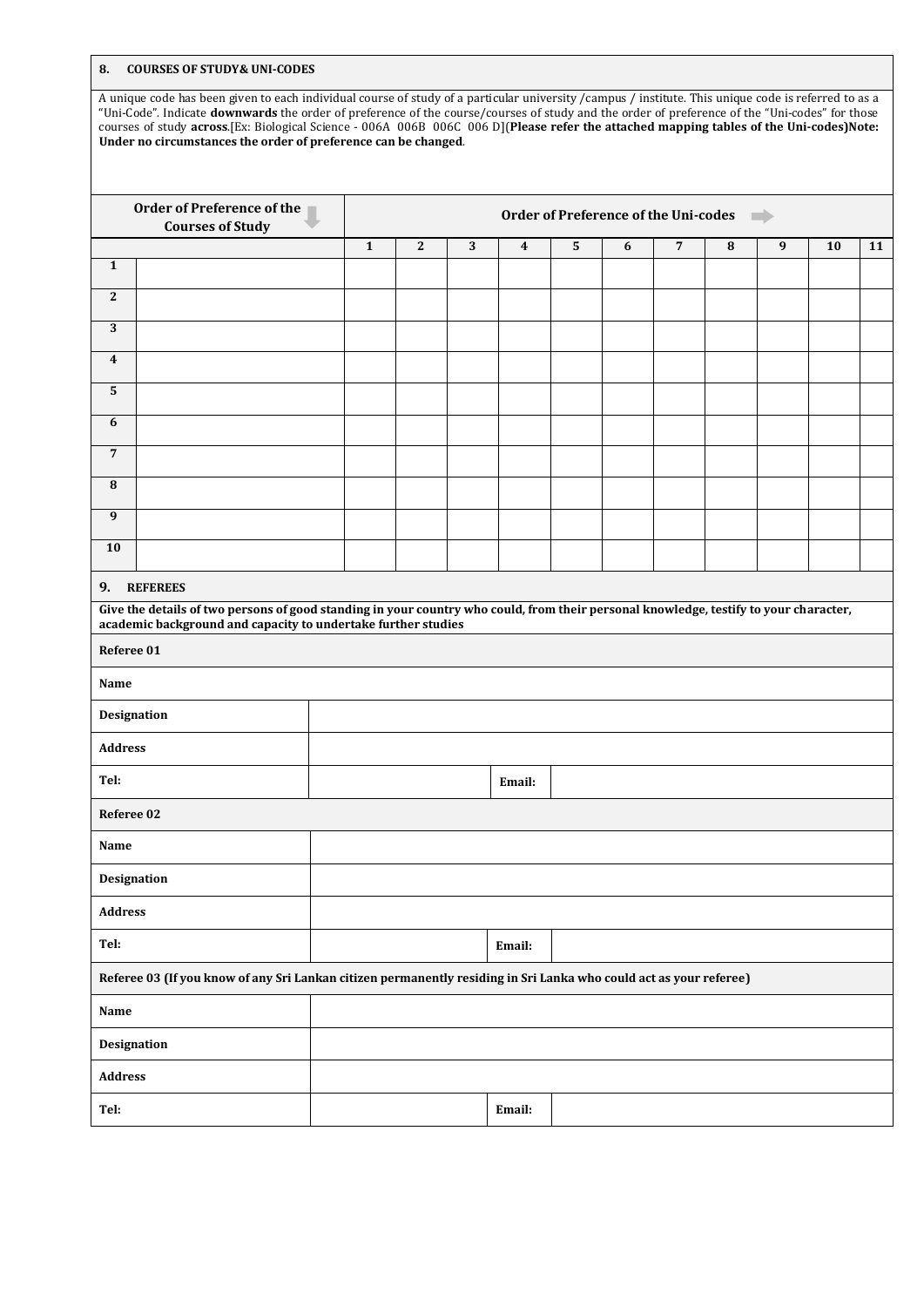| 10. APPLICANT'S STATEMENT OF PURPOSE                                                                         |  |
|--------------------------------------------------------------------------------------------------------------|--|
| In an essay of up to 200 words, describe your plan of study and how this relates to your future career plan. |  |
| (You may use additional sheet/s of paper if space on this form is insufficient).                             |  |
|                                                                                                              |  |
|                                                                                                              |  |
|                                                                                                              |  |
|                                                                                                              |  |
|                                                                                                              |  |
|                                                                                                              |  |
|                                                                                                              |  |
|                                                                                                              |  |
|                                                                                                              |  |
|                                                                                                              |  |
|                                                                                                              |  |
|                                                                                                              |  |
|                                                                                                              |  |
|                                                                                                              |  |
|                                                                                                              |  |
|                                                                                                              |  |
|                                                                                                              |  |
|                                                                                                              |  |
|                                                                                                              |  |
|                                                                                                              |  |
|                                                                                                              |  |
|                                                                                                              |  |
|                                                                                                              |  |
|                                                                                                              |  |
|                                                                                                              |  |
|                                                                                                              |  |
|                                                                                                              |  |
|                                                                                                              |  |
|                                                                                                              |  |
|                                                                                                              |  |
|                                                                                                              |  |
|                                                                                                              |  |
|                                                                                                              |  |
|                                                                                                              |  |
|                                                                                                              |  |
|                                                                                                              |  |
|                                                                                                              |  |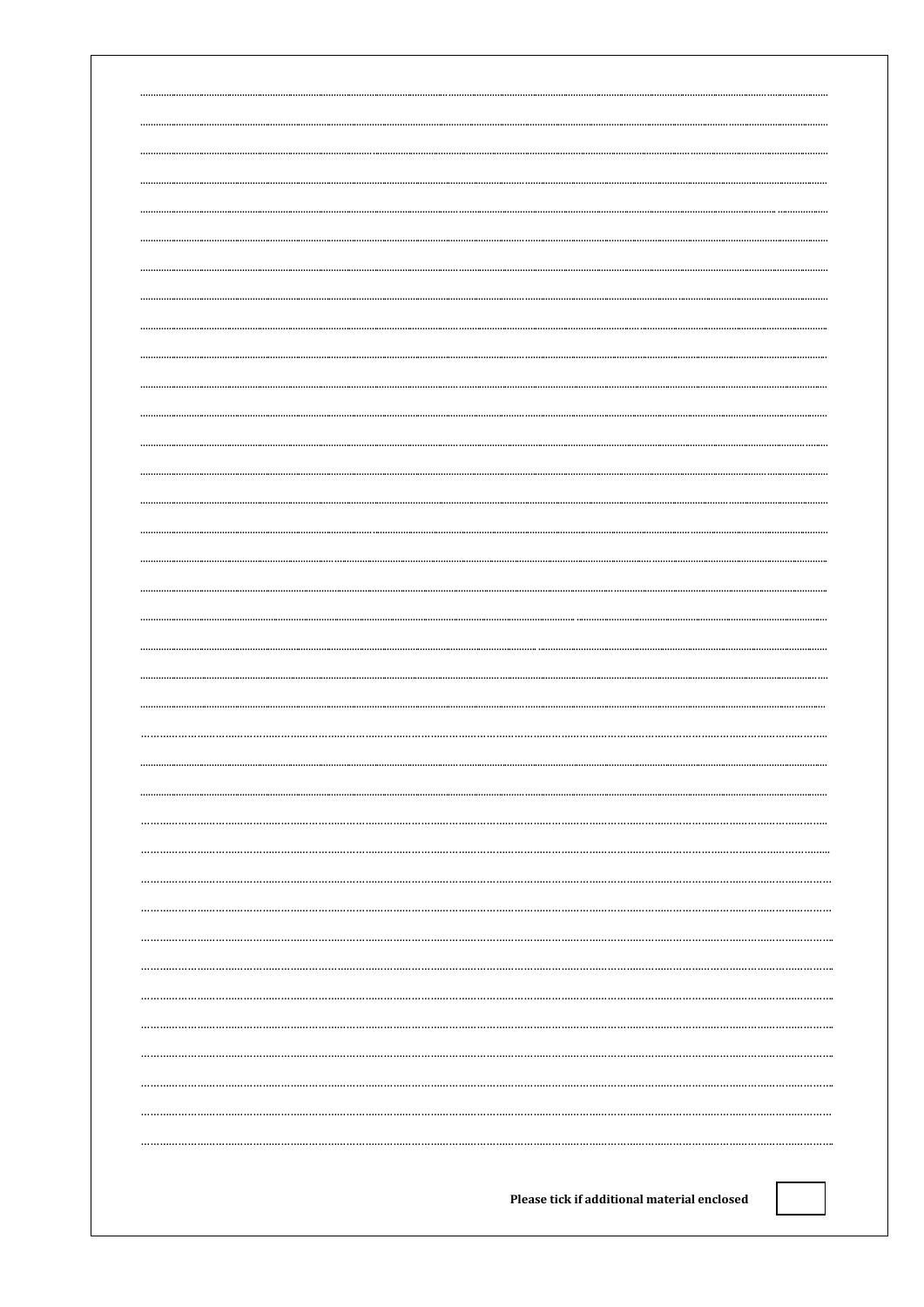| 11. DECLARATION                                                                                                                                                                                                                                                                                                                                                                                                                                                              | (To be completed by the student)                                     |                                                                                                                                                                                                                                                |  |  |  |  |  |  |  |  |
|------------------------------------------------------------------------------------------------------------------------------------------------------------------------------------------------------------------------------------------------------------------------------------------------------------------------------------------------------------------------------------------------------------------------------------------------------------------------------|----------------------------------------------------------------------|------------------------------------------------------------------------------------------------------------------------------------------------------------------------------------------------------------------------------------------------|--|--|--|--|--|--|--|--|
| I hereby certify that all the statements made on this application and in the attached documents are true and correct. I have read and<br>understood all the terms and conditions regarding the scholarship mentioned under the scholarship details in the scholarship brochure. I<br>shall return to my home country as soon as I complete my scheduled programme and will not extend my stay without approval of the Ministry<br>of Higher Education & Highways, Sri Lanka. |                                                                      |                                                                                                                                                                                                                                                |  |  |  |  |  |  |  |  |
| Date:                                                                                                                                                                                                                                                                                                                                                                                                                                                                        | <b>Signature of the Applicant:</b>                                   |                                                                                                                                                                                                                                                |  |  |  |  |  |  |  |  |
|                                                                                                                                                                                                                                                                                                                                                                                                                                                                              |                                                                      |                                                                                                                                                                                                                                                |  |  |  |  |  |  |  |  |
| <b>OFFICIAL DECLARATION</b>                                                                                                                                                                                                                                                                                                                                                                                                                                                  | (To be completed by the nominating authority)                        |                                                                                                                                                                                                                                                |  |  |  |  |  |  |  |  |
| Name of the Country:                                                                                                                                                                                                                                                                                                                                                                                                                                                         |                                                                      | Name of the Nominating Agency:                                                                                                                                                                                                                 |  |  |  |  |  |  |  |  |
| Ministry of Higher Education and Highways, Sri Lanka.                                                                                                                                                                                                                                                                                                                                                                                                                        |                                                                      |                                                                                                                                                                                                                                                |  |  |  |  |  |  |  |  |
| Name                                                                                                                                                                                                                                                                                                                                                                                                                                                                         |                                                                      | <b>Position</b>                                                                                                                                                                                                                                |  |  |  |  |  |  |  |  |
| Signature:<br><b>Official Stamp:</b>                                                                                                                                                                                                                                                                                                                                                                                                                                         | (Signature)<br>(Official Stamp)                                      |                                                                                                                                                                                                                                                |  |  |  |  |  |  |  |  |
| Date:                                                                                                                                                                                                                                                                                                                                                                                                                                                                        |                                                                      |                                                                                                                                                                                                                                                |  |  |  |  |  |  |  |  |
|                                                                                                                                                                                                                                                                                                                                                                                                                                                                              |                                                                      | 12. Note: Failure to send all required documents along with the application form will result in rejection of the application. Therefore,<br>make sure that you have submitted the following documents as required along with your application; |  |  |  |  |  |  |  |  |
| <b>Application Checklist</b>                                                                                                                                                                                                                                                                                                                                                                                                                                                 |                                                                      |                                                                                                                                                                                                                                                |  |  |  |  |  |  |  |  |
| ✓                                                                                                                                                                                                                                                                                                                                                                                                                                                                            |                                                                      | Copies of the educational certificate and the statement of results certified by the relevant Examinations Board                                                                                                                                |  |  |  |  |  |  |  |  |
| ✓                                                                                                                                                                                                                                                                                                                                                                                                                                                                            |                                                                      | A letter obtained from the Examinations Board concerned with regard to equivalence of the qualifying examination<br>to Sri Lankan Advanced Level or it is the examination required to enter into a university in your own country.             |  |  |  |  |  |  |  |  |
| ✓                                                                                                                                                                                                                                                                                                                                                                                                                                                                            | Certified copies of the School Leaving Certificates of the candidate |                                                                                                                                                                                                                                                |  |  |  |  |  |  |  |  |
| ✓                                                                                                                                                                                                                                                                                                                                                                                                                                                                            |                                                                      | Certified copy of the Birth Certificate/National Identity Card/Citizenship Certificate                                                                                                                                                         |  |  |  |  |  |  |  |  |
|                                                                                                                                                                                                                                                                                                                                                                                                                                                                              |                                                                      |                                                                                                                                                                                                                                                |  |  |  |  |  |  |  |  |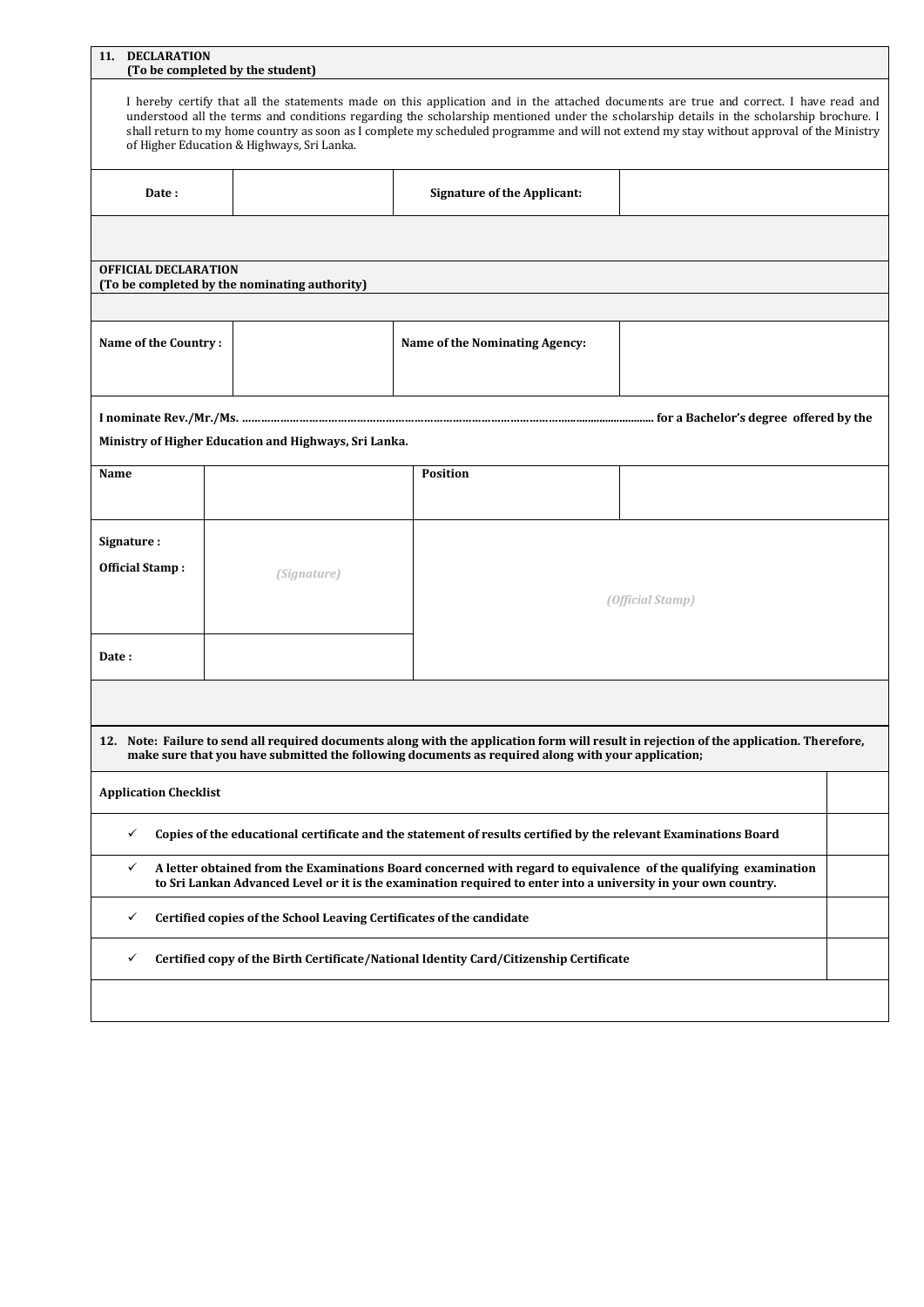#### **HEALTH CERTIFICATE**

### **(Please put "√ " in relevant cage)**

| Name:                                            |                                                                                                   | Sex:<br>Male                      |  | Date of Birth:         |                       |  |  |  |
|--------------------------------------------------|---------------------------------------------------------------------------------------------------|-----------------------------------|--|------------------------|-----------------------|--|--|--|
|                                                  |                                                                                                   | Female                            |  |                        | <b>РНОТО</b>          |  |  |  |
| <b>Postal address:</b>                           |                                                                                                   |                                   |  |                        |                       |  |  |  |
|                                                  |                                                                                                   |                                   |  |                        |                       |  |  |  |
|                                                  |                                                                                                   |                                   |  |                        |                       |  |  |  |
| Nationality:                                     |                                                                                                   | <b>Place of Birth:</b>            |  | <b>Blood group:</b>    |                       |  |  |  |
|                                                  |                                                                                                   |                                   |  |                        |                       |  |  |  |
| Have you ever had any of the following diseases? |                                                                                                   |                                   |  |                        |                       |  |  |  |
| Yes                                              | <b>No</b>                                                                                         |                                   |  |                        | Yes<br>N <sub>o</sub> |  |  |  |
| Typhus fever                                     |                                                                                                   | Bacillary dysentery               |  |                        |                       |  |  |  |
| Poliomyelitis                                    |                                                                                                   | <b>Brucellosis</b>                |  |                        |                       |  |  |  |
| Diphtheria                                       |                                                                                                   | Viral hepatitis                   |  |                        |                       |  |  |  |
| Scarlet fever                                    |                                                                                                   | Typhoid and paratyphoid fever     |  |                        |                       |  |  |  |
| Relapsing fever                                  |                                                                                                   | Epidemic cerebrospinal meningitis |  |                        |                       |  |  |  |
|                                                  | Do you have any of the following diseases or disorders endangering the public order and security? |                                   |  |                        |                       |  |  |  |
|                                                  | Yes                                                                                               | N <sub>o</sub>                    |  |                        |                       |  |  |  |
| Toxico mania<br>Mental confusion                 |                                                                                                   |                                   |  |                        |                       |  |  |  |
| Psychosis: Manic psychosis                       |                                                                                                   |                                   |  |                        |                       |  |  |  |
| Paranoid psychosis                               |                                                                                                   |                                   |  |                        |                       |  |  |  |
| Hallucinatory                                    |                                                                                                   |                                   |  |                        |                       |  |  |  |
| Height:<br>cm                                    | Weight:                                                                                           | kg                                |  | <b>Blood pressure:</b> | mmHg                  |  |  |  |
| Development:                                     | Nourishment:                                                                                      |                                   |  | Neck:                  |                       |  |  |  |
| Vision:                                          | <b>Corrected vision:</b>                                                                          |                                   |  | Eyes:                  |                       |  |  |  |
| <b>Colour sense:</b>                             | Skin:                                                                                             |                                   |  | Lymph nodes:           |                       |  |  |  |
| Ears:                                            | Nose:                                                                                             |                                   |  | <b>Tonsils:</b>        |                       |  |  |  |
|                                                  |                                                                                                   |                                   |  |                        |                       |  |  |  |
| Heart:                                           | Lungs:                                                                                            |                                   |  | Abdomen:               |                       |  |  |  |